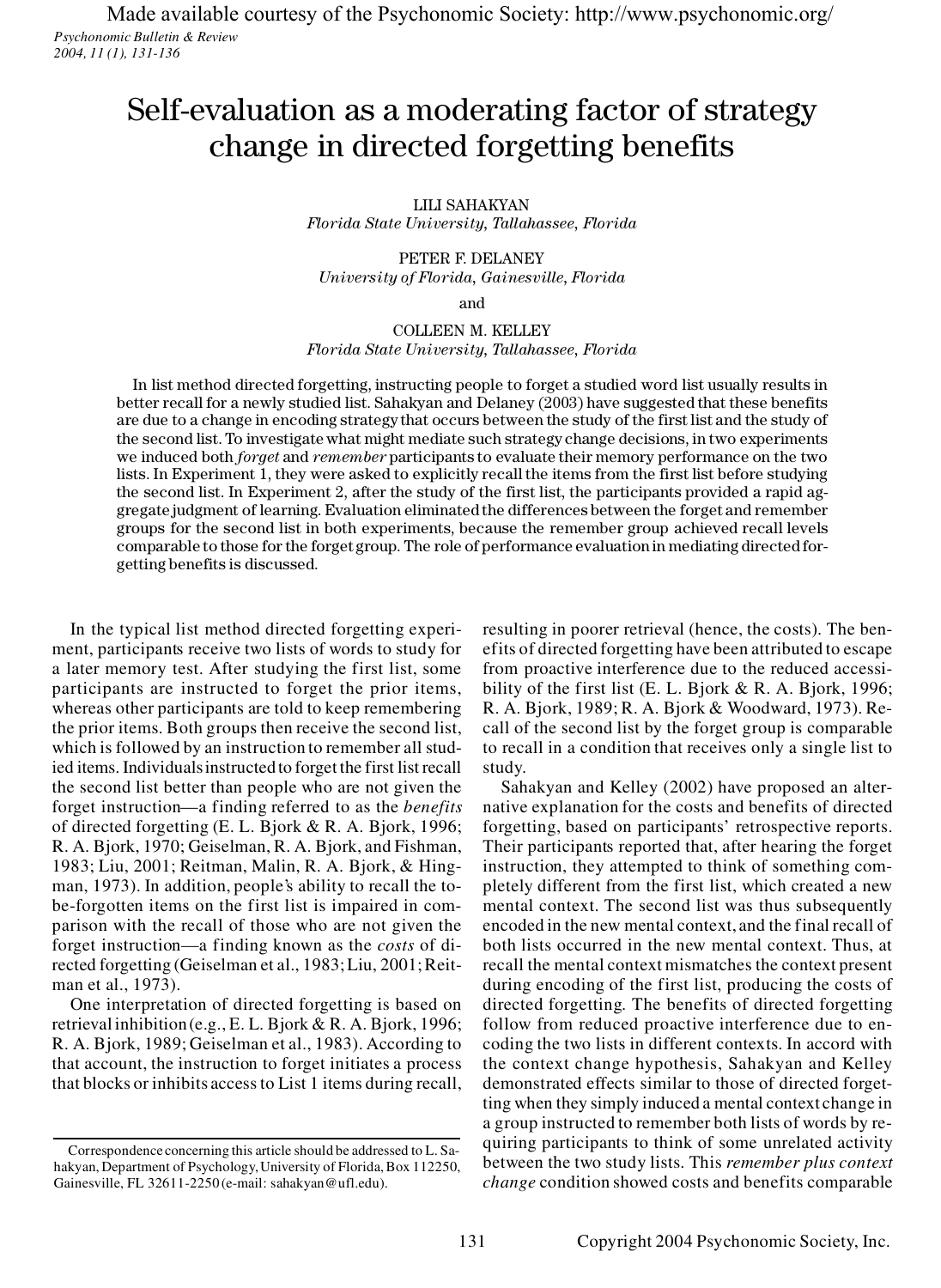to those regularly observed in the *forget* condition. In addition, mentally reinstating the original learning context before recall reduced the magnitude of directed forgetting costs and benefits predicted by the contextual change account.

Liu (2001) found that a delay before recall in directed forgetting reduced the costs of directed forgetting but did not affect the benefits. This suggests that the benefits of directed forgetting stem from better encoding of the second list. In accord with this hypothesis, Sahakyan and Delaney (2003) analyzed retrospective reports of study strategies from participants in the Sahakyan and Kelley (2002) directed forgetting condition. The participants in the forget and remember plus context change conditions reported switching to a superior encoding strategy on the second list more often than did the participants in the regular remember condition. The benefits appeared to be due to participants'changing to deep encoding strategies more frequently in the forget condition and in the remember plus context change condition than in the remember condition. When participants' encoding strategies were kept consistent between the two lists by experimental instructions, the benefits of directed forgetting disappeared, although the costs remained (Sahakyan & Delaney, 2003).

An unanswered question is *why* there would be a higher rate of strategy change in the forget and remember plus context change groups than in the remember group. The memory strategy choice literature contains cases in which people continue to rely on the same inefficient strategy throughout an experiment even when free to chose a strategy of their own, and also cases in which people switch to more effective encoding strategies across trials (Jacoby, 1973; Pressley, Levin, & Ghatala, 1984; Shaughnessy, 1981). Participants' failure to switch to a better encoding strategy during study is usually attributed to participants'inability to monitor the efficacy of strategies during the execution of the strategy and to participants' lack of knowledge about the relative efficacy of encoding strategies (Pressley et al., 1984; Shaughnessy, 1981). People's choice between two study strategies is essentially random unless they have an opportunity to practice using the strategies and receive feedback about their effectiveness (Bieman-Copland & Charness, 1994; Dunlosky & Hertzog, 2000; Pressley et al., 1984). Interestingly, instructions to evaluate one's own expected performance also led participants to choose more effective strategies (Pressley et al., 1984). In directed forgetting, the experimenters give no feedback about the effectiveness of encoding strategies, so some form of self-generated feedback following the study of List 1 most likely motivates any change of strategy between study of the first list and study of the second list.

Our hypothesis is that when participants in the remember group are engaging in their typical maintenance rehearsal strategy to encode List 1, they rarely stop to reflect on its efficacy. The cost of interrupting rehearsal to evaluate strategy effectiveness may seem too high to participants. However, when the first list is followed by in-

structions to forget that list and prepare to study the "real" list, participants are likely to evaluate their List 1 performance in preparation for List 2. Doing so leads many to realize that their strategy is not very fruitful, and this motivates a change to a better strategy on List 2. The remember plus context change instructions in Sahakyan and Kelley (2002) may provide a similar segmentation of List 1 and List 2 into two separate events and so provoke evaluation of List 1 performance and a shift to a better strategy on List 2. In contrast, in the condition where List 1 is treated as the first half of the to-be-studied materials, participants are less likely to evaluate how they are doing, and they simply continue with the same encoding strategy for List 2.

## **EXPERIMENT 1**

Experiment 1 tested the standard directed forgetting forget and remember instruction groups with or without evaluation instructions. Participants in the evaluation condition were asked to recall List 1 immediately after study but before receiving the forget or remember cue. We predicted that if strategy changes brought on by selfevaluation were the usual cause of benefits, any manipulation that provided participants with direct feedback about the effectiveness of their encoding strategies ought to improve List 2 performance. We therefore expected that the extra retrieval opportunity would eliminate the benefits, because all participants in the evaluation condition irrespective of the forget or remember cue would be likely to improve their performance on List 2. Thus, we predicted benefits in the standard forget versus remember comparison, but no benefits in the forget plus evaluation versus remember versus evaluation comparison.

#### **Method**

**Participants**. The participants were 160 Florida State University undergraduates who participated for course credit. They were tested in groups of 4 to 6, with 40 participants in each of the four experimental conditions.

**Materials and Design**. Two lists of 16 unrelated, mediumfrequency English nouns were drawn from the Kučera and Francis (1967) norms. Order of presentation of lists was counterbalanced, as was order of list recall at final test. The design of the experiment was a 2 (cue: remember or forget)  $\times$  2 (group: evaluation or control) between-subjects design.

**Procedure**. Words were presented on each participant's computer screen at a rate of 5 sec/word. After studying List 1, the participants in the evaluation condition had 60 sec to recall the words in any order. Control participants spent those 60 sec solving three-digit arithmetic problems on paper. Immediately afterward, the participants in both the evaluation and the control conditions were verbally presented with either the forget or the remember instructions. The forget instructions specified that the first list was only for practice to familiarize the participants with the task and that there was no need to re member those items. The remember instructions specified that the first list included only the first half of the items from the study list and that those items needed to be remembered for a later memory test. Then all participants studied List 2, which was again followed by 60 sec to recall List 2 or to do arithmetic. List 2 was always followed by the instruction to remember it. All participants then received a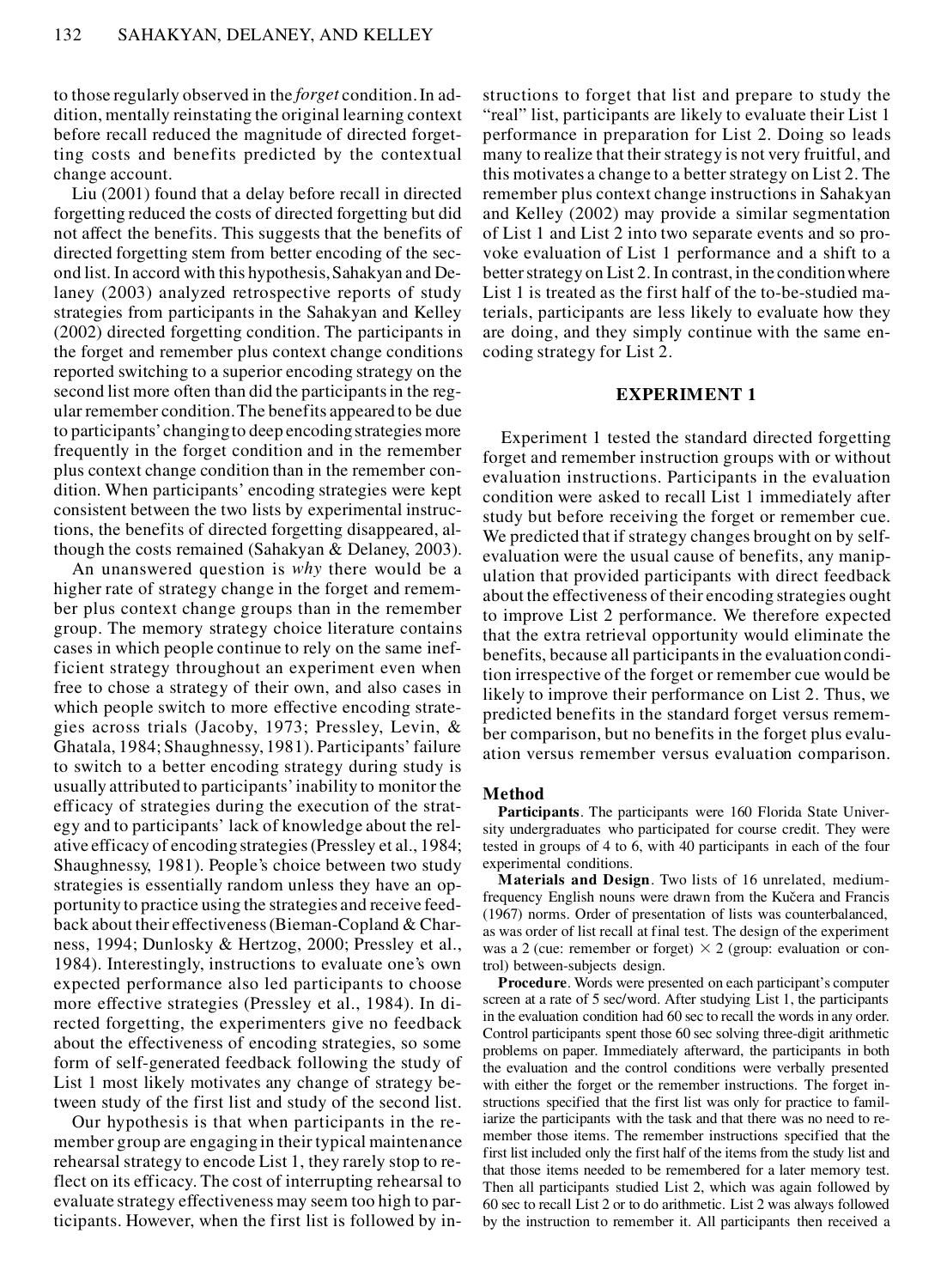90-sec filler task before the final recall test. At test, half of the participants in each condition were told to recall the first list on one sheet and then the second list on another sheet (with 60 sec/list to recall), while the other half recalled the lists in the opposite order.

## **Results and Discussion**

In all analyses, the dependent measure was the proportion of words correctly recalled from the appropriate word list. Initial recall performance in the evaluation condition was .49 for both forget and remember groups on List 1, and .51 and .48 respectively for List 2.

The directed forgetting costs and benefits were analyzed separately (see Figure 1). For costs, a two-way analysis of variance (ANOVA) with group (control vs. evaluation) and cue (forget vs. remember) was computed on the proportion of final List 1 recall. There was a main effect of cue  $[F(1,156) = 17.01, MS_e = .024, p < .001]$ , with the remember participants recalling significantly more words than the forget participants (.28 vs. .18). The

effect of group was marginally significant  $[F(1,156) =$ 3.74,  $MS_e = .024$ ,  $p = .06$ , with the evaluation condition recalling more words than the control condition (.25 vs. .21). This is consistent with the large body of prior research on the effects of retrieval practice on future recallability of the items. The interaction was not significant  $(F \leq 1)$ . To summarize, the expected costs emerged in both the control and the evaluation conditions.

For the analysis of directed forgetting benefits, the same cue  $\times$  group ANOVA was computed on the proportion of final List 2 recall. There was a significant interaction of cue and group  $[F(1,156) = 3.97, MS_e = .021,$  $p < .05$ ]. Simple effects analyses revealed that in the control condition, the forget group recalled significantly more of List 2 than did the remember group, showing the standard directed forgetting benefits  $[F(1,156) = 8.74,$  $MS_e = .021, p < .01$ . However, there was no difference between the forget and remember groups in the evaluation condition  $(F \leq 1)$ . Thus, as predicted, significant directed



**Figure 1. Proportion of words recalled from List 1 (top panel) and List 2 (bottom panel) by experimental condition, Experiment 1. Error bars represent ±** *SE***.**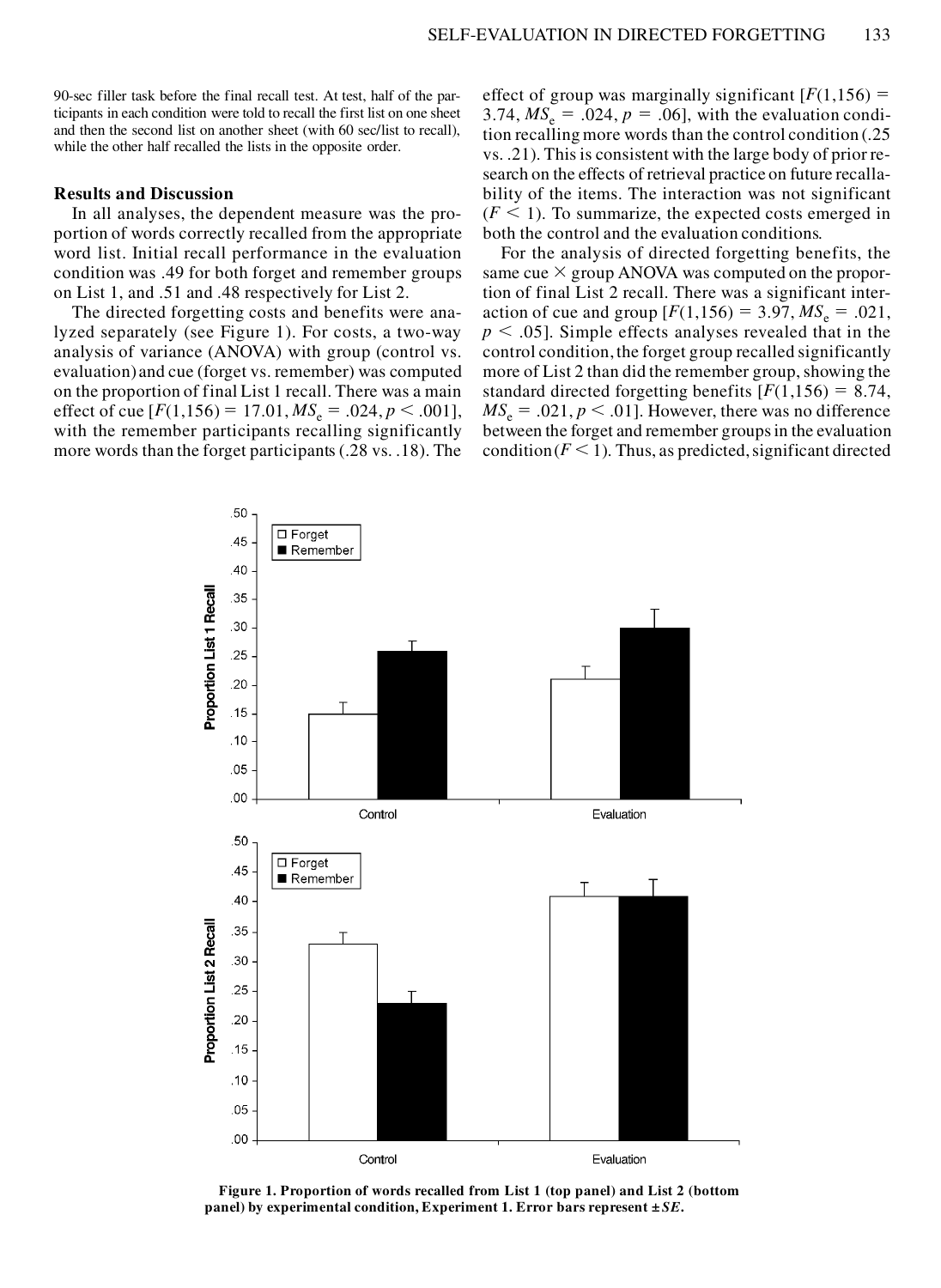forgetting benefits were found only in the control group, and not in the evaluation condition. We interpret this as reflecting that retrieval of List 1 immediately after studying it led the remember group to improve its List 2 performance relative to List 1 performance  $F(1,39) =$  $20.74, MS_e = .01, p < .001$ , which was not the case in the control group  $(F < 1)$ .

# **EXPERIMENT 2**

The results of Experiment 1 suggested that people responded to the performance assessment induced by the initial recall of List 1 in a way that improved memory for the subsequent list, presumably by adopting a more effective study strategy on the second list. However, participants in directed forgetting studies are unlikely to attempt an exhaustive recall of List 1 to evaluate their encoding strategy, because the interval between the two lists is quite short. Therefore, we propose that a more heuristic approach to self-evaluation prompts the strategy change decisions. Monitoring one's knowledge could take the form of a metacognitive assessment through judgments of learning (see, e.g., Koriat, 1997; Mazzoni & Nelson, 1995) or feeling of knowing judgments (e.g., Koriat, 1995; Schwartz & Metcalfe, 1992).

In Experiment 2, aggregate judgments of learning (JOLs) provided the performance evaluation manipulation. In aggregate JOLs, people study the whole list and then predict the total number of items they will recall. Mazzoni and Nelson (1995) showed that aggregate JOLs are rather good predictors of recall in intentional learning tasks. We therefore asked some participants to provide aggregate JOLs after studying the first list but before receiving the instruction to forget or remember.

One reason why we used JOLs was to address further whether evaluation mediates the effects of the forget cue on List 2 recall. If the forget cue typically produces benefits for List 2 recall by some mechanism other than evaluation, the addition of evaluation should increase benefits in comparison with those for the standard forget condition.In Experiment 1, the evaluation manipulation of initial recall of List 1 and List 2 increased recall in comparison with the standard study conditions, so we could not compare List 2 recall for the standard forget versus the forget plus evaluation condition.However, providing aggregate JOLs should not inflate recall rates at final test, so in Experiment 2 we could directly compare performance in the forget plus JOLs and standard forget conditions. We expected that if the usual pattern of benefits was caused by some factor other than forget cue induced evaluation, evaluation would lead to better List 2 performance for *both* the remember and the forget participants relative to their corresponding no-JOL group. Alternatively, if evaluation caused benefits in the directed forgetting paradigm, then the evaluation forget group should not show any additional recall advantage in comparison with the standard forget group, whereas the evaluation remember group should show better recall than the standard remember group would.

#### **Method**

**Participants**. The participants were 136 FSU undergraduates who participated for course credit. They were tested individually, with 34 participants in each of the four experimental conditions.

**Materials and Design**. Two new lists of 15 unrelated English nouns of medium frequency were drawn from Kučera and Francis's (1967) norms. The design of the experiment was cue (forget or re member)  $\times$  group (evaluation or control), between subjects.

**Procedure**. We repeated the procedure of Experiment 1, with the following exceptions. In the *control* group, the delay between presentations of the two lists was reduced to 15 sec, on the basis of pilot studies that determined how long it took to provide aggregate JOLs. The delay was unfilled. During that time, the *evaluation* group gave aggregate JOLs by predicting how many words from List 1 they would be able to recall at the final test. In each case the instruction to remember or forget immediately preceded the presentation of List 2. We controlled output order, with List 1 recall preceding List 2 recall.

#### **Results and Discussion**

Proportion correct List 1 recall was analyzed using a two-way ANOVA with the factors cue (forget vs. remember) and group (evaluation vs. control) (Figure 2, top panel). There was a main effect of cue  $[F(1,132) =$ 12.37,  $MS_e = .036$ ,  $p < .001$ ], confirming the costs of directed forgetting. The remember group recalled more words from the first list than did the forget group (.36 vs. .24). Neither the main effect of group nor the interaction was significant (both  $Fs < 1$ ).

The same variables were used to analyze proportion correct List 2 recall (Figure 2, bottom panel). The main effect of cue was significant  $[F(1,132) = 4.17, MS_e =$  $.028, p \le .05$ , with better recall in the forget condition than in the remember condition (.42 vs. .36). There was also a significant main effect of group  $[F(1,132) = 4.50]$ ,  $MS_e = .028, p < .05$ , showing that the evaluation group recalled more words than did the control group (.43 vs. .36). The interaction term approached but did not reach significance  $[F(1,132) = 2.30, MS_e = .028, p = .13]$ . To test the primary predictions regarding the benefits, we carried out two planned comparisons. The first contrast was between the remember and forget groups of the control condition, and was significant  $[F(1,132) = 6.32]$ ,  $MS_e = .028, p < .01$ . As predicted, the forget group of the control condition recalled significantly more words than did the remember group (.42 vs. .31), showing the standard benefits of directed forgetting. The second contrast tested the same groups in the evaluation condition, and was not significant  $(F < 1)$ .

As a further test of the evaluation interpretation of forget cue benefits, we compared the standard forget condition and the forget plus evaluation condition. They performed similarly on List  $2 (F < 1)$ , suggesting no additional benefit for the forget plus evaluation condition. However, the participants in the remember plus evaluation condition recalled significantly more words than the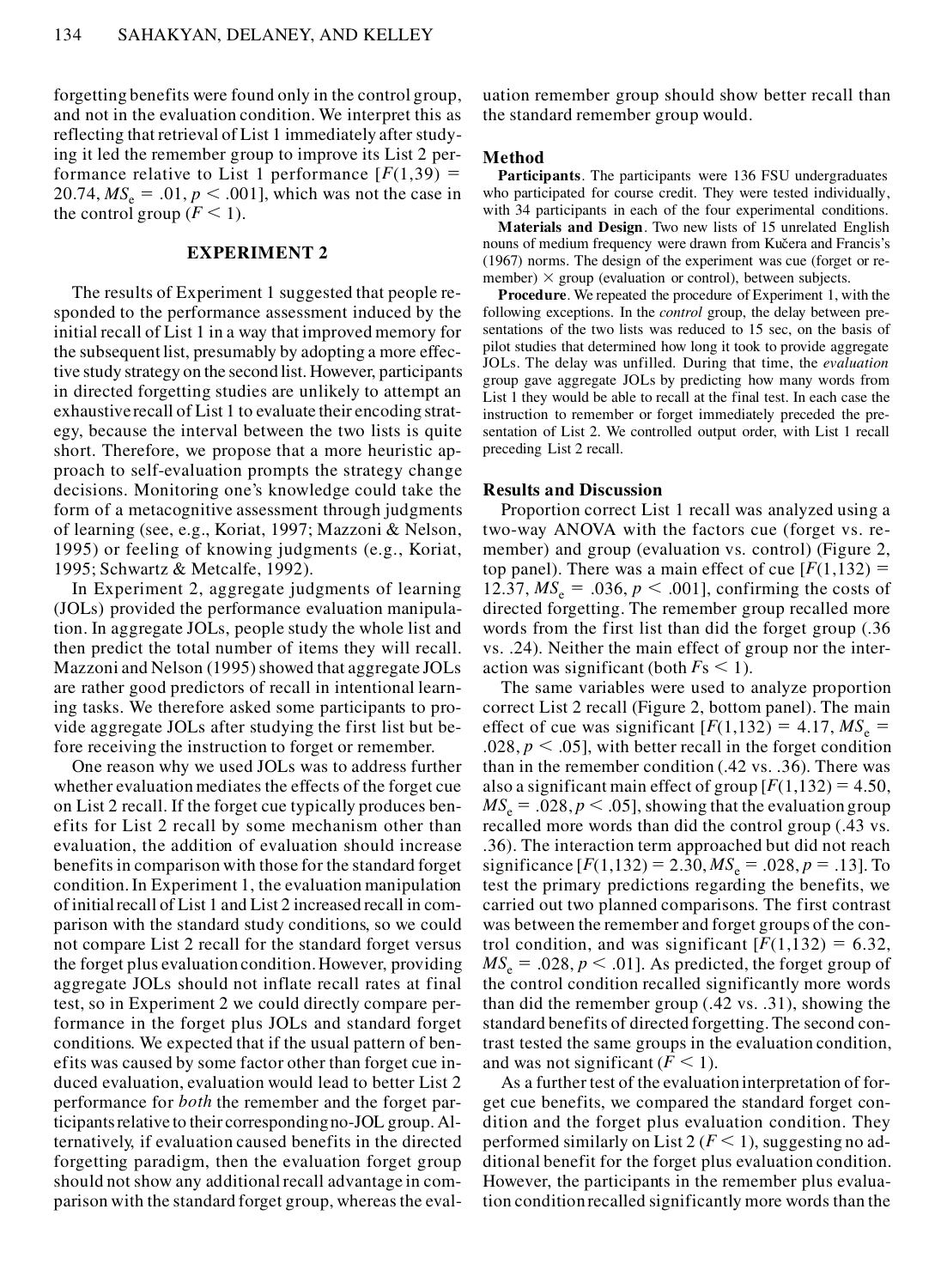

**Figure 2. Proportion of words recalled from List 1 (top panel) and List 2 (bottom panel) by experimental condition, Experiment 2. Error bars represent ±***SE***.**

participants in the standard remember condition did  $[F(1,66) = 6.68, MS_e = .028, p < .05]$ , suggesting that the norm for the remember condition is to not engage in evaluation after List 1.

# **GENERAL DISCUSSION**

These experiments provide further tests of the hypothesis that the benefits of being instructed to forget a first list in preparation for studying a second list are mediated by participants' evaluation of first list performance and a shift to better encoding strategies. Evaluation induced by initial retrieval of the lists (Experiment 1) or aggregate JOLs (Experiment 2) reduced the benefits of the directed forgetting instructions by raising performance of participants in the remember condition. If the forget cue operated by some mechanism independent of evaluation, we would expect that participants ought to perform better on List 2 in the forget plus evaluation condition than in the standard forget condition. However, the forget instruction did not improve recall beyond the effects of evaluation induced by JOLs in Experiment 2. We interpret these results as indicating that the benefits of the forget instruction operate by inducing evaluation of List 1 performance and a shift to a better encoding strategy for List 2.

Converging evidence for the strategy shift hypothesis comes from an analysis of retrospective reports of strategies in a directed forgetting experiment (Sahakyan & Delaney, 2003). Participants in the forget group reported that they switched from a shallow to a deep encoding strategy between lists. Such switching happened sufficiently often to account for the benefits in list method directed forgetting. The strategy shifts were triggered by both contextual change instructions and forget instructions.

Additional converging evidence for the strategy shift account of the benefits of directed forgetting comes from a study in which the experimental instructions controlled